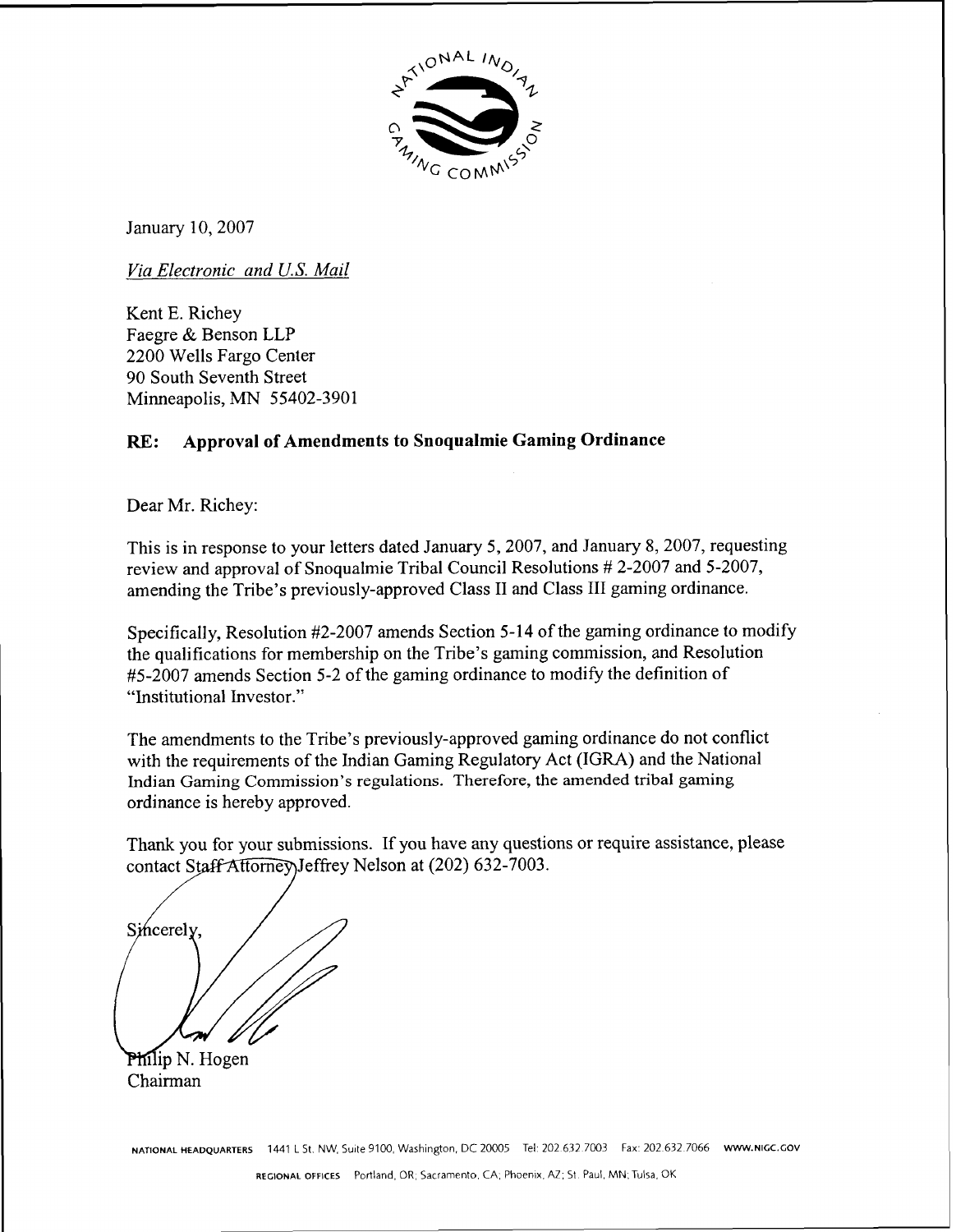### SNOQUALMIE TRIBAL COUNCIL

## RESOLUTION # $2$  -2007

## Rescinding Resolution No. 04-2006 and Amending the Tribal Gaming Ordinance Concerning Composition of the Board of the Snoqualmie Gaming Commission

### **RECITALS**

WHEREAS, the Snoqualmie Indian Tribe (the "Tribe") is a sovereign, federally recognized Indian tribe and a signatory to the Point Elliott Treaty of 1855;

WHEREAS, pursuant to Article IV, Section 1 of the Constitution of the Snoqualmie Tribe of Indians, as amended (the "Constitution"), the Tribal Council is the governing body of the Tribe;

WHEREAS, Article VIII of the Constitution vests the Tribal Council with the power to manage all Tribal economic affairs; to promote the general welfare of Tribal members; to charter and regulate Tribal corporations, associations, special governmental districts, political subdivisions, and other entities; to adopt laws regulating the procedure of Tribal agencies and Tribal officials; to license and regulate the conduct of business activities within the Tribe's jurisdiction; and to exercise such further powers as may reasonably be implied as necessary to carry out any such express powers;

WHEREAS, pursuant to Tribal Council Act No. 3-02, the Tribal Council enacted an "Act Related to Gaming" on February 14, 2002 (the "Gaming Ordinance"), which was approved by the National Indian Gaming Commission, to establish the Snoqualmie Gaming Commission as the Tribe's principal gaming regulatory body (the "Tribal Gaming Agency") and to govern and regulate the operation and conduct of all gaming activities within the Tribe's jurisdiction;

WHEREAS, pursuant to Tribal Council Resolution No. 04-2006, the Tribal Council amended the first sentence of paragraph 2 of Section 5-14 of the Gaming Ordinance (the "Prior Amendment"). which amendment has not been submitted to the National Indian Gaming Commission for approval; and

WHEREAS, the Tribal Council has determined that it will be in the best interests of the Tribe to rescind the Prior Amendment, delete the caption and first sentence of paragraph 2 of Section 5-14 of the Compact, and insert a new caption and first sentence, all as hereinafter set forth, and to submit the resulting new amendment to the National Indian Gaming Commission for approval.

**NOW THEREFORE BE IT RESOLVED** by the Tribal Council as follows:

Section 1. Findings. The Tribal Council hereby determines and finds that (i) the Recitals in this Resolution are true and correct in all material respects; (ii) the Tribal Council possesses full power and authority to adopt this Resolution; (iii) all members of the Tribal Council were duly appointed and are validly serving; and (iv) the Tribal Council's adoption of this Resolution and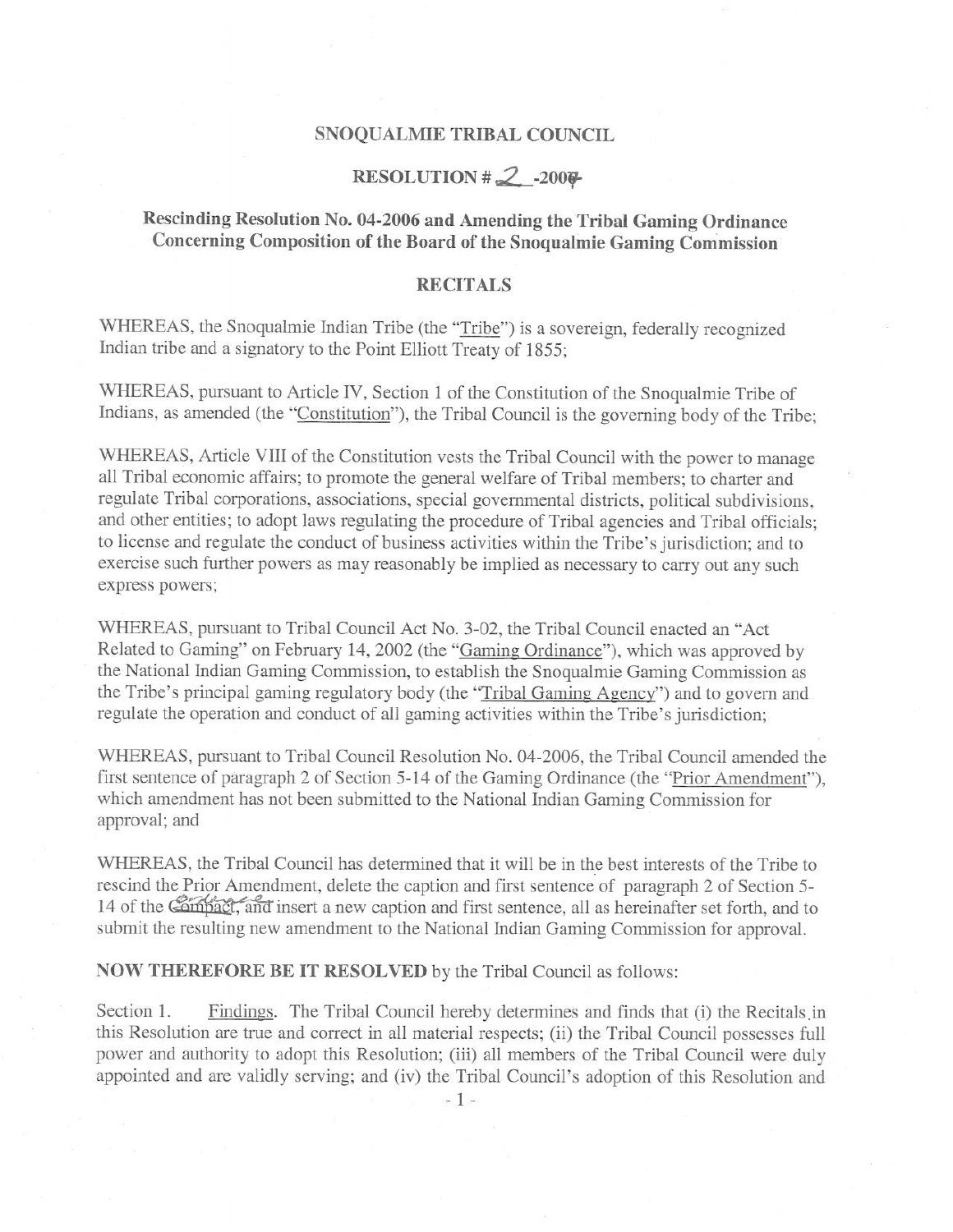the amendment of the Gaming Ordinance are in the best interests of the Tribe and its members and are consistent with the laws of the Tribe.

Section 2. Repeal of Prior Amendment. The Tribal Council hereby repeals the amendment to the Gaming Ordinance made by Resolution 04-2006 adopted by the Tribal Council on September 21, 2006, and reinstates the original language of the first sentence of paragraph  $2 \text{ of }$ Section 5-14 of the Gaming Ordinance that was deleted by such repealed amendment.

Section 3. Amendment of Gaming Ordinance. The Tribal Council hereby deletes the caption and first sentence of paragraph 2 of Section 5-14 of the Gaming Ordinance, and the following caption and two sentences are hereby inserted in lieu thereof:

Board of Commissioners. The Snoqualmie Gaming Commission (the "Commission") shall be comprised of three commissioners, who may also be referred to collectively as the "Board" of the Commission. These three commissioners (or members of the Board) shall consist of a Director (who may also be referred to as the "Chairman" of the Trabal Council Commission) and two other members, none of whom shall be members of the Tribe, and all of whom shall be selected and appointed by the Council.

Ratification of Commissioner Appointments. The Tribal Council hereby ratifies Section 4. the appointment of the initial members and terms of the Commission as contained in Resolution 04-2006, repeated here as:

William S. Papazian – Director and Chairman of the Commission, Term 3 years Joseph T. Clees - Commissioner, Term 2 years Michael Zorsch – Commissioner, Term 1 year

Section 5. Submission to NIGC. The Tribal Council hereby authorizes and directs the Tribal Administrator to cause a certified copy of this Resolution and a certified copy of the Gaming Ordinance, as hereby amended, to be promptly submitted to the National Indian Gaming Commission for approval, and to do all other things reasonably necessary to achieve approval therefrom.

Section 6. Effectiveness. This Resolution shall become effective as of the date and time of its passage and approval by the Tribal Council.

### **CERTIFICATION**

Voted on this  $\frac{1}{2}$ th day of January, 2007, with a quorum present and voting

. Against  $\bigcirc$  , Abstaining Tribal Chairman

uderra

Tribal Council Secretary

fb.us.1747352.02 1/4/2007 12:47 PM

 $-2-$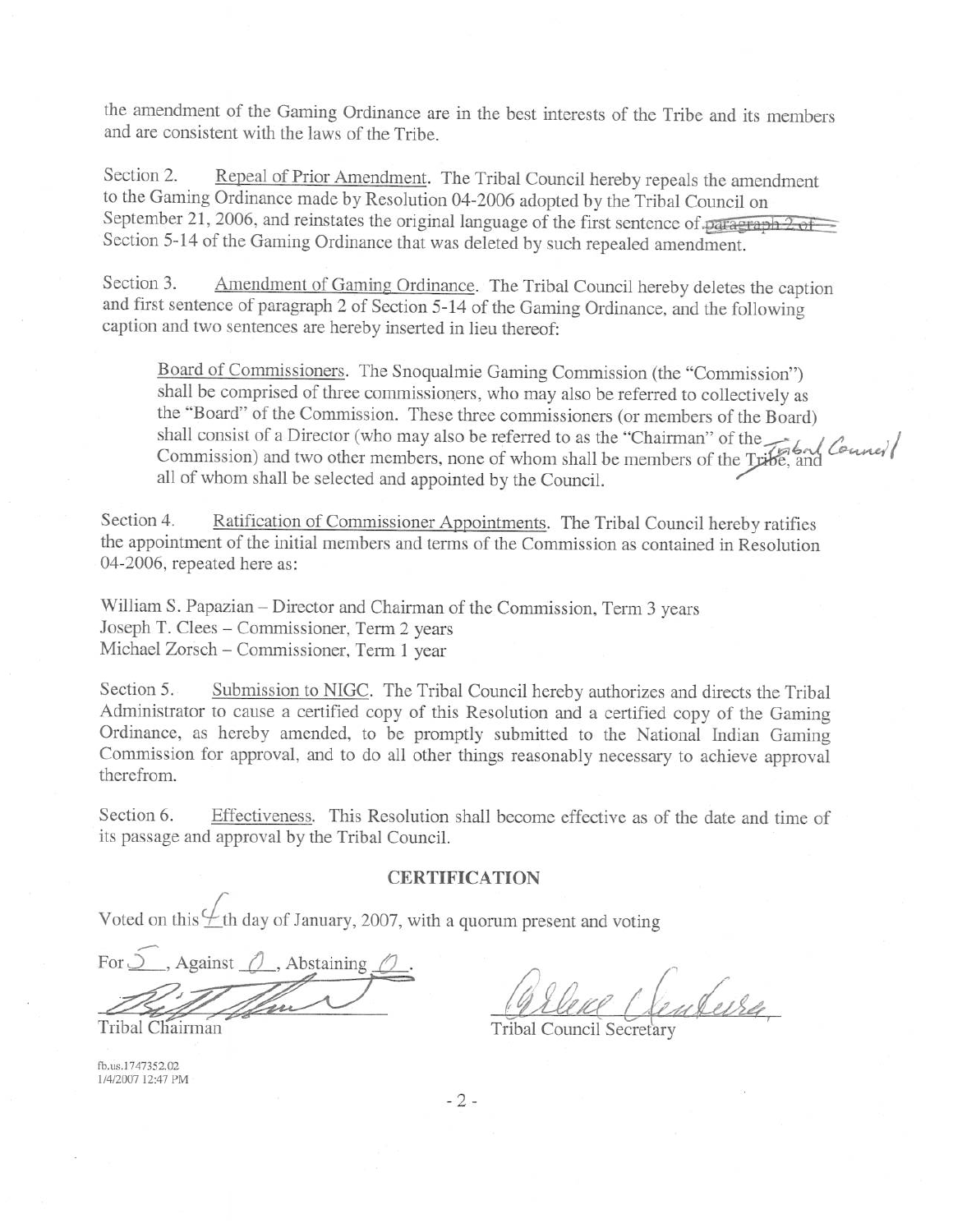# SNOQUALMIE INDIAN TRIBE



**Administrative Office 8130 Railroad Ave. Suite 103 PO Box 969 Snoqualmie, WA 98065** 

**Phone: 425.888.6551 Fax: 425.888.6727 Web: www.snoqualmienation.com** 

 $JAN - 8$  2007

# **RESOLUTION #3-2007**

### **Amending the Tribal Gaming Ordinance Concerning Definition of "Institutional Investor"**

### **RECITALS**

WHEREAS, the Snoqualmie Indian Tribe (the "Tribe") is a sovereign, federally recognized Indian tribe and a signatory to the Point Elliott Treaty of 1855; and

WHEREAS, pursuant to Article IV, Section 1 of the Constitution of the Snoqualmie Tribe of Indians, as amended (the "Constitution"), the Tribal Council is the governing body of the Tribe; and

WHEREAS, the Snoqualmie Entertainment Authority (the "Authoritv") is the instrumentality of the Tribe charged with the responsibility for the development, operation and management of the gaming business of the Tribe; and

WHEREAS, pursuant to Tribal Council Act No. 3-02, the Tribal Council enacted an "Act" Related to Gaming" on February 14,2002 (the "Gaming Ordinance"), which was approved by the National Indian Gaming Commission, in accordance with the requirements of the Indian Gaming Regulatory Act; and

WHEREAS, the Gaming Ordinance currently requires licensing of any person who provides an extension or guarantee of any financing for the Authority or the Tribe's gaming facilities, other than the Tribe or an "Institutional Investor;" and

WHEREAS, the Gaming Ordinance defines an Institutional Investor to include a mutual fund that qualifies as a "qualified institutional buyer" as defined in Rule 144A under the federal Securities Act of 1933, as amended **(a** "QIB");

WHEREAS, the Tribal Council believes the present definition of an Institutional Investor that includes only QIBs who are mutual funds is unduly restrictive and not suited to the advancement of tribal economic development and self-sufficiency; and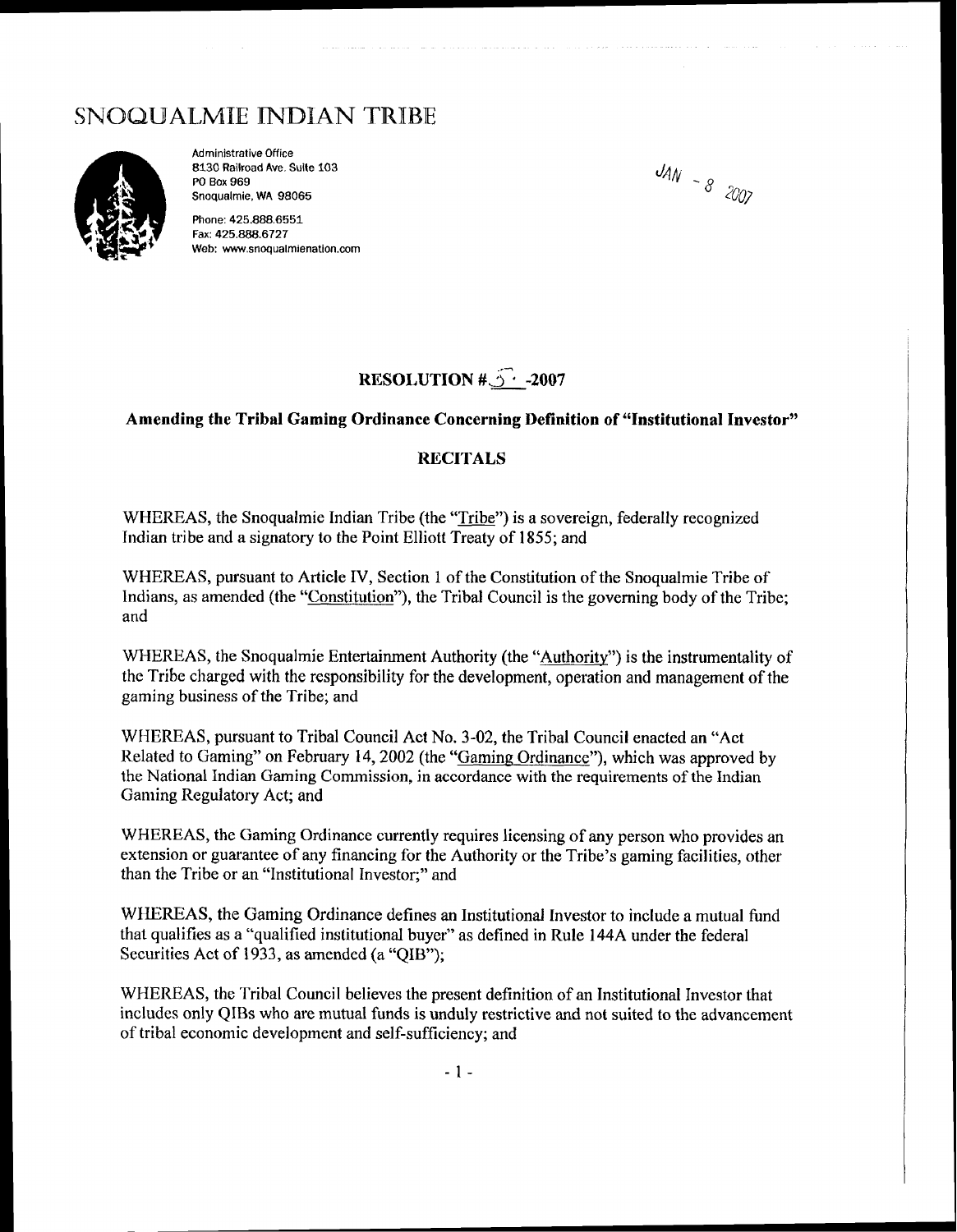WHEREAS, the Council further believes that persons controlling, controlled by or under common control with an Institutional Investor should also be included within the definition of an Institutional Investor to facilitate the structuring of financings for the Authority and the Tribe's gaming facilities; and

WHEREAS, the Tribal Council has determined that it will be in the best interests of the Tribe to amend the Gaming Ordinance to revise the definition of Institutional Investor as provided herein; and

**NOW THEREFORE** BE IT RESOLVED by the Tribal Council as follows:

Section 1. Amendment of Gaming Ordinance. The Tribal Council hereby amends the definition of "Institutional Investor" in the Gaming Ordinance to read as follows:

"Institutional Investor" means an agency of the United States; a lending institution licensed and regulated by the State or the United States; a "qualified institutional buyer," as defined in Rule 144A of the Federal Securities Act; an insurance company as defined in Section 2 (a) (17) of the Investment Company Act of 1940, as amended; and investment company registered under Section **8** of the Investment Company Act of 1940, as amended; an investment adviser registered under Section 203 of the Investment Advisers Act of 1940, as amended; a finance company with net assets in excess of \$250,000,000.00, which regularly provides companies with asset-based equipment leasing or financing; or a Gaming company duly licensed in such jurisdictions as the Gaming Commission deems acceptable; and any Affiliate of the foregoing. The term "Affiliate" means, with respect to any specified person, a second person (other than a natural person), that directly, or indirectly though one or more intermediaries, controls or is controlled by, or is under common control with, the person specified."

Section 2. Finding. The Tribal Council finds and determines that the foregoing amendment (the "Amendment") wiIl not affect the Gaming Ordinance's purpose of protecting against the infiltration of organized crime, and will continue to promote the fair, **legal** and legitimate operation of gaming within the Tribe's jurisdiction.

Section **3.** Relation to Compact. The Tribal Council finds and determines that the Amendment will not violate and provisions of the Tribal-State Gaming Compact entered into between the Tribe and the State of Washington, and that all provisions of the Tribal-State Compact remain in full force and affect without modification by the Amendment.

Section 4. Submission to NIGC. The Tribal Council hereby authorizes and directs the Tribal Administrator to cause a certified copy of this Resolution and a certified copy of the Gaming Ordinance, as hereby amended, to be promptly submitted to the National Indian Gaming Commission for approval, and to do all other things reasonably necessary to achieve approval therefrom.

Section 4. Effectiveness. This Resolution shall become effective as of the date and time of